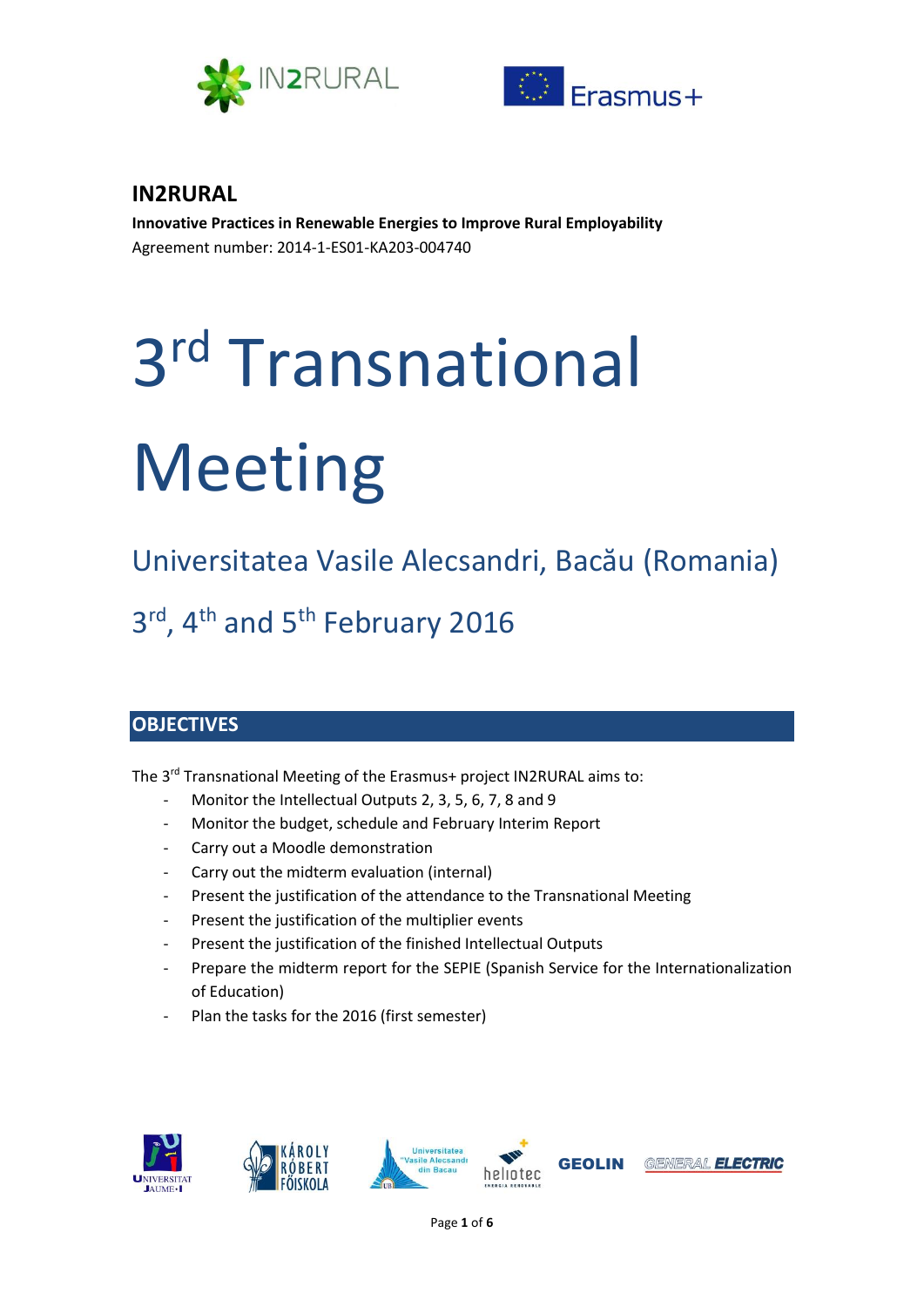



## **PROGRAMME**

#### **WEDNESDAY 3RD FEBRUARY 2016**

- 09.00-09.15 h. **Departure from Hotel Dumbrava to Universitatea Vasile Alecsandri** Place: Hotel Dumbrava Hall Coordinated by: Liliana Topliceanu
- 9.15-9.30 h. **Welcome and participants introduction** Place: Council Room of Engineering Faculty, Building B Coordinated by: Liliana Topliceanu
- 9.30-10.30 h. **Session 1. Intellectual Output 2: Methodology and study of prospective and training needs of renewable energies market for local development** Place: Council Room of Engineering Faculty, Building B Coordinated by: Isabel Giménez
- 10.30-11.30 h. **Session 2. Intellectual Output 3: Project collaborators network: identification of local socio-economic needs and SME´s renewable energy capacities** Place: Council Room of Engineering Faculty, Building B Coordinated by: Puiu Gabriel
- 11.30-12.30 h. **Session 3. Intellectual Output 5: Open Educational Resources for "Effective use of virtual learning platform and ICT tools for online courses"**  Place: Council Room of Engineering Faculty, Building B
- 12.30-14.00 h. **Lunch** Place: Restaurant of Vasile Alecsandri University of Bacau

Coordinated by: Zoltán Bujdosó

- 14.00-15.30 h. **Session 4. Intellectual Output 6: Open Educational Resources for "Online course of technical English for renewable energy" and Intellectual Output 8: Open on-line course of technical English for renewable energy** Place: Council Room of Engineering Faculty, Building B Coordinated by: Zoltán Bujdosó
- 15.30-17.00 h. **Session 5. Intellectual Output 7: Open Educational Resources for "Online course of renewable energy for local development" and Intellectual Output 9: Open on-line course of renewable energy for local development** Place: Council Room of Engineering Faculty, Building B Coordinated by: Zoltán Bujdosó
- *Free dinner* Suggested location: "Amarante" restaurant (very close to UBC); Dumbrava Hotel

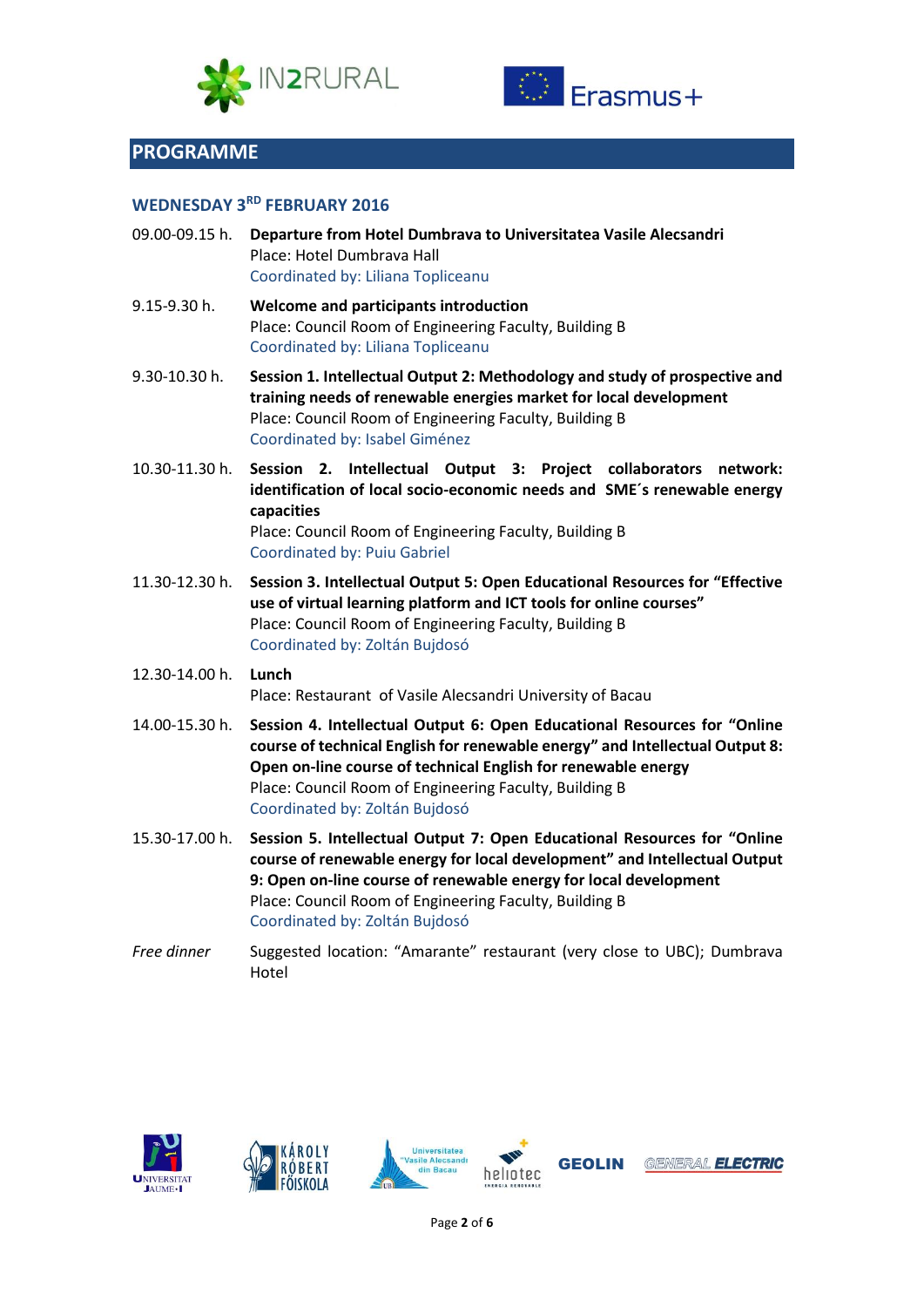



## **THURSDAY 4 TH FEBRUARY 2016**

| 8.30-9.00 h.   | Departure from Hotel Dumbrava to Universitatea Vasile Alecsandri<br>Place: Hotel Dumbrava (Hall)<br>Coordinated by: Liliana Topliceanu                                                                                                                                                                                                                   |
|----------------|----------------------------------------------------------------------------------------------------------------------------------------------------------------------------------------------------------------------------------------------------------------------------------------------------------------------------------------------------------|
| 9.00-10.00 h.  | Session 6. Budget, schedule and February Interim Report<br>Place: Council Room of Engineering Faculty, Building B<br>Coordinated by: Isabel Giménez                                                                                                                                                                                                      |
| 10.00-11.00 h. | Session 7. Project midterm evaluation (internal)<br>Place: Council Room of Engineering Faculty, Building B<br>Coordinated by: Isabel Giménez                                                                                                                                                                                                             |
| 11.00-11.30 h. | Session 8. Delivery of documentation by the participants to justify:<br>The attendance to the Transnational Meeting<br>The celebration of the multiplier events<br>$\overline{\phantom{a}}$<br>The finished Intellectual Outputs<br>$\overline{\phantom{0}}$<br>Place: Council Room of Engineering Faculty, Building B<br>Coordinated by: Isabel Giménez |
| 11.30-12.30 h. | Session 9. Introductory course to Moodle<br>Place: Council Room of Engineering Faculty, Building B<br>Coordinated by: Zoltán Bujdosó                                                                                                                                                                                                                     |
| 12.30-14.00 h. | Lunch<br>Place: Restaurant of Vasile Alecsandri University of Bacau                                                                                                                                                                                                                                                                                      |
| 14.00-17.00 h. | <b>Session 10. Field visit</b><br>Place: Margineni village- photovoltaic street lighting<br>Coordinated by: Liliana Topliceanu                                                                                                                                                                                                                           |

19.00 h. **"Vatra" restaurant – joint dinner offered by General Electric**

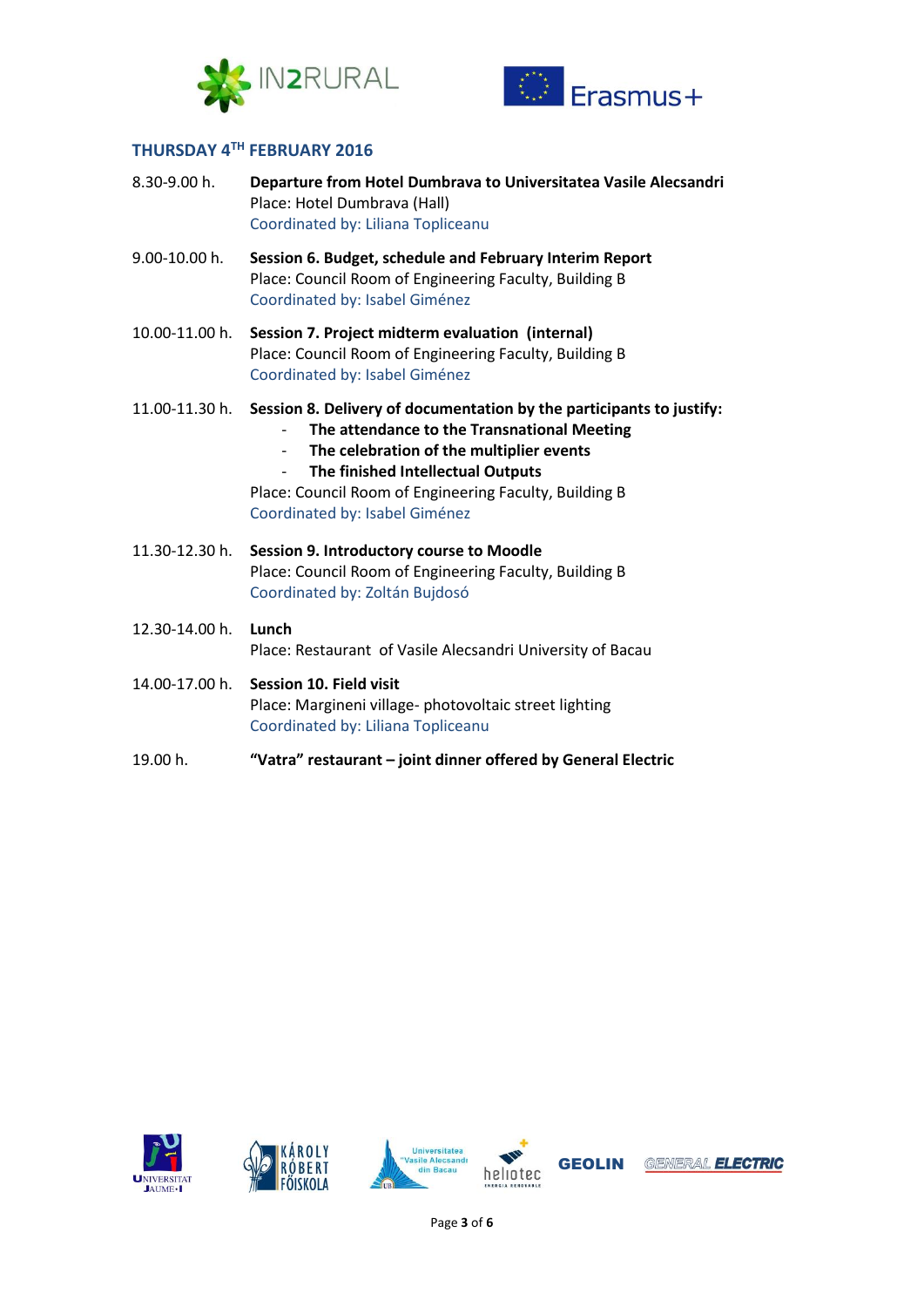



### **FRIDAY 5TH FEBRUARY 2016**

- 8.30-9.00 h. **Departure from Hotel Dumbrava to Universitatea Vasile Alecsandri** Place: Hotel Dumbrava (Hall) Coordinated by: Liliana Topliceanu
- 9.00-10.30 h. **Session 11. Midterm report for the SEPIE (Spanish Service for the Internationalization of Education)** Place: Council Room of Engineering Faculty, Building B Coordinated by: Leonor Hernández (virtual meeting)
- 10.30-12.00 h. **Session 12. Agreements, commitments and tasks distribution for the next semester** Place: Council Room of Engineering Faculty, Building B Coordinated by: Leonor Hernández and Isabel Giménez
- 12.00-12.30 h. **Session 13. Evaluation of the 3rd Transnational Meeting** Place: Council Room of Engineering Faculty, Building B Coordinated by: Isabel Giménez

#### 12.30-14.00 h. **Lunch**

Place: Restaurant of Vasile Alecsandri University of Bacau

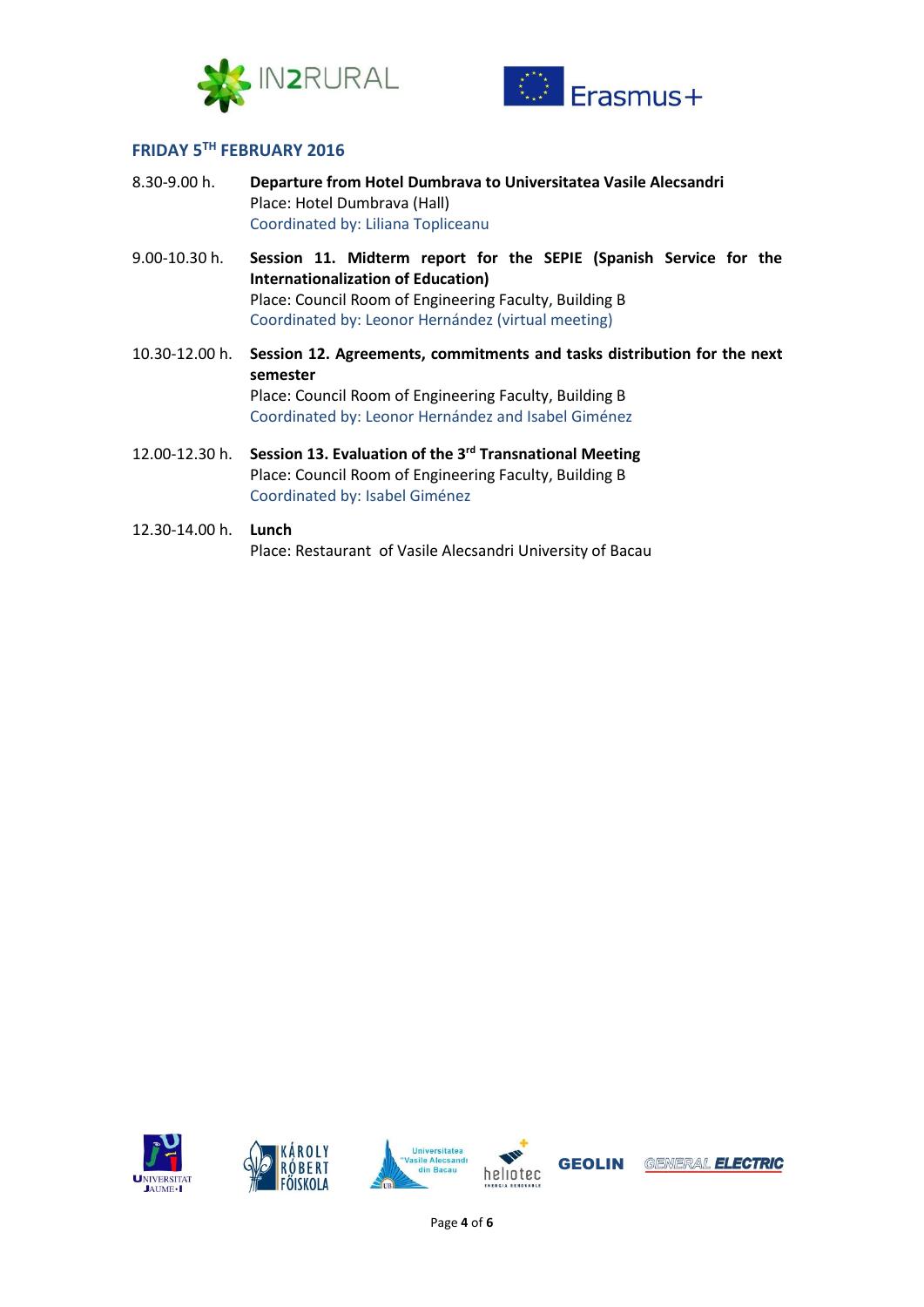



# **ATTENDANTS**

#### Participants covered by IN2RURAL project

- Károly Róbert Főiskola (KRF): Zoltán Bujdosó
- Universitat Jaume I (UJI): Isabel Giménez
- Universitatea Vasile Alecsandri din Bacău (UB): Liliana Topliceanu
- Geolin (GEO): Csaba Patkós
- General Electric (GE): Valerica Rusu
- Heliotec (HE): Jose Segarra

#### Other persons attending the meeting

Leonor Hernández (UJI, virtual meeting), Zsuzsanna Busa (KRF), Gabriel Puiu, Silvia Leonte, Roxana Grigore (UB) and Zsuzsanna Kray (Heliotec)

# **DOCUMENTS TO JUSTIFY THE ATTENDANCE TO THE MEETING**

To justify the attendance to the meeting, all the participants will bring the following documents:

- Photocopy of the Passport or the National Identity Card (only for participants that did not attend to the previous Transnational Meetings)
- Certification proving that the participant belongs to the partner institution (Annex)
- Flight ticket and boarding pass or justification for the persons travelling by car

# **GRANT PER PARTICIPANT**

The amount allocated for the transnational meetings depends on the travel distance from the origin to the destiny:

- a) Hungary-Spain (travel distance between 100 and 1,999 km): **575 EUR** per participant per meeting.
- b) Romania-Spain (travel distance of more than 2,000 km): **760 EUR** per participant per meeting.
- c) Romania-Hungary (travel distance between 100 and 1,999 km): **575 EUR** per participant per meeting.

The project will cover the participation of **1 person per organisation outside the host country**. Each organisation is allowed to invite more persons, but the funds will not increase.